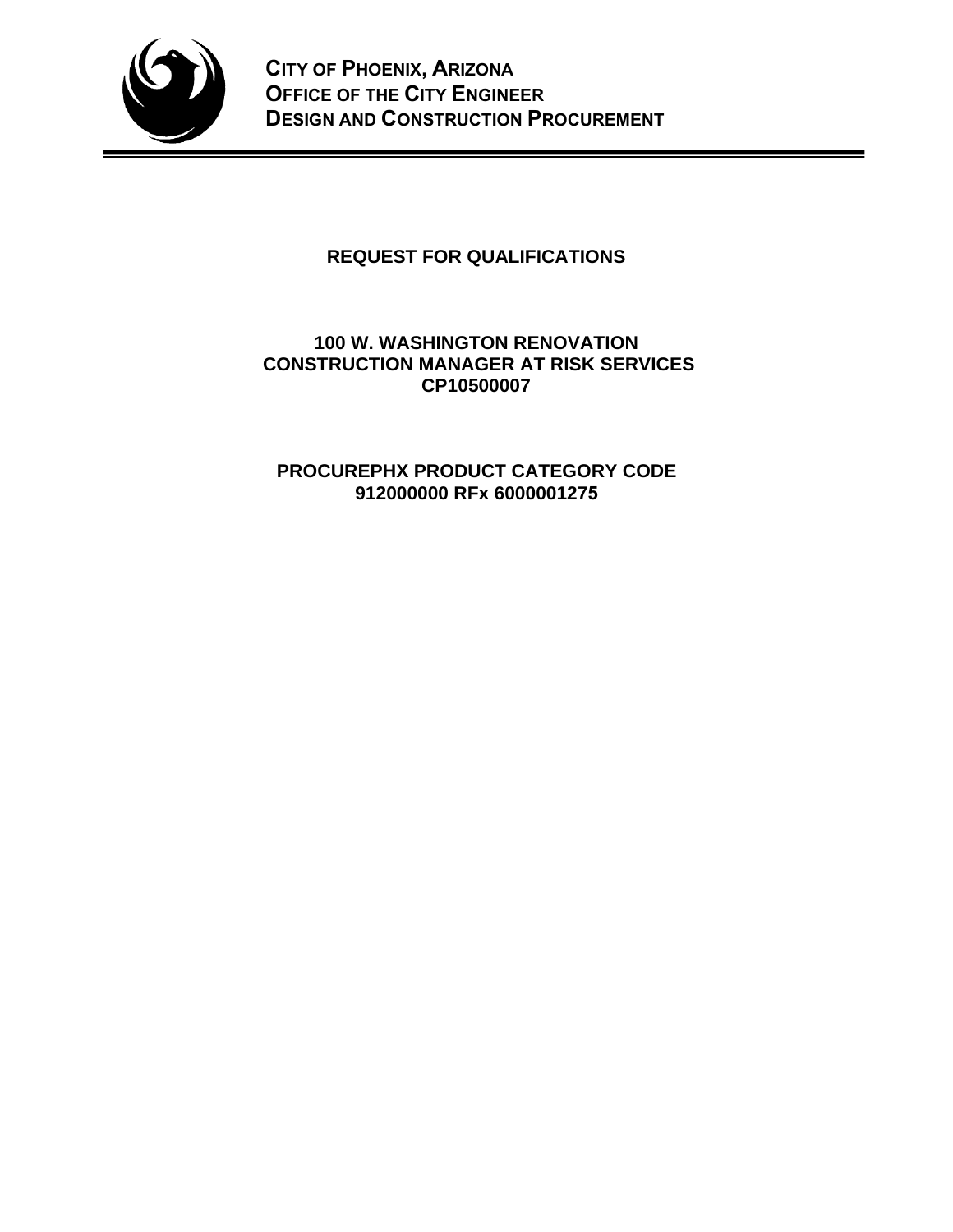# REQUEST FOR QUALIFICATIONS

The City of Phoenix is seeking a qualified Construction Manager at Risk (CMAR) to provide preconstruction services and complete construction services for the 100 W. Washington Renovation project. The selected CMAR will work as a team with the designer of record and City staff to ensure an efficient design approach for the project. The project is located at 100 W. Washington Street. The estimated construction cost is \$90 million.

#### **SECTION I - PROJECT DESCRIPTION**

The City of Phoenix, Arizona ("City") acquired a 27-story, approximately 500,000 square foot office tower, two parking structures and ancillary property from Wells Fargo in October 2021. These assets are primarily located at 100 W. Washington Street in downtown Phoenix and are now referred to as "100 West".

The 100 West properties were built in the early 1970s and have been generally well maintained. See Attachment A, consisting of three documents regarding facility conditions. A variety of tenant improvements and building updates have occurred over the years. The tower is largely vacant except for property management, security staff and vendors conducting maintenance. The bank branch will remain in use by Wells Fargo through approximately September 2022, at which time that space will become vacant. The parking structures are anticipated to remain active through the project.

The City's current Police Department Headquarters (PDHQ) is outdated and insufficient: at 156,000 square feet, it was built when Phoenix had one-third its current population. A Needs Assessment was completed in 2019 and this study was updated in 2022 (see Attachment B, City of Phoenix Police Headquarters Master Plan). This study has a 20-year horizon and anticipates approximately 470,000 square feet of space to accommodate the long-term needs of the City's PDHQ functions.

It is among the first and highest priorities for the City to develop functional, efficient space that caters to the unique needs of the dedicated staff who provide 911 services to the community. Additional planning efforts, including conceptual floor plans have been completed and can be reviewed in Attachment C, City of Phoenix Police Department Communications Bureau Program Document.

The following attachments are part of this RFQ and are available on the eProcurement/ RFx 6000001275 project site:

**ATTACHMENT A (THREE REPORTS)** - FACILITY CONDITION ASSESSMENT AND MANAGEMENT AND MAINTENANCE REVIEW – DATED 2/3/2022; WELLS FARGO PLAZA / 2ND AVENUE PARKING GARAGE – FACILITY CONDITION EVALUATION – DATED 6/11/2021; WELLS FARGO PLAZA AND 2 ND AVENUE PROPERTY CONDITION ASSESSMENT – DATED 3/9/2021

**ATTACHMENT B** - CITY OF PHOENIX POLICE HEADQUARTERS MASTER PLAN

**ATTACHMENT C** - CITY OF PHOENIX POLICE DEPARTMENT COMMUNICATIONS BUREAU PROGRAM DOCUMENT

**ATTACHMENT D -** ONGOING WORK, EARLY PROCUREMENT AND CORE INFRASTRUCTURE RENOVATION ACTIVITY AT 100 WEST

#### **SECTION II – SCOPE OF WORK**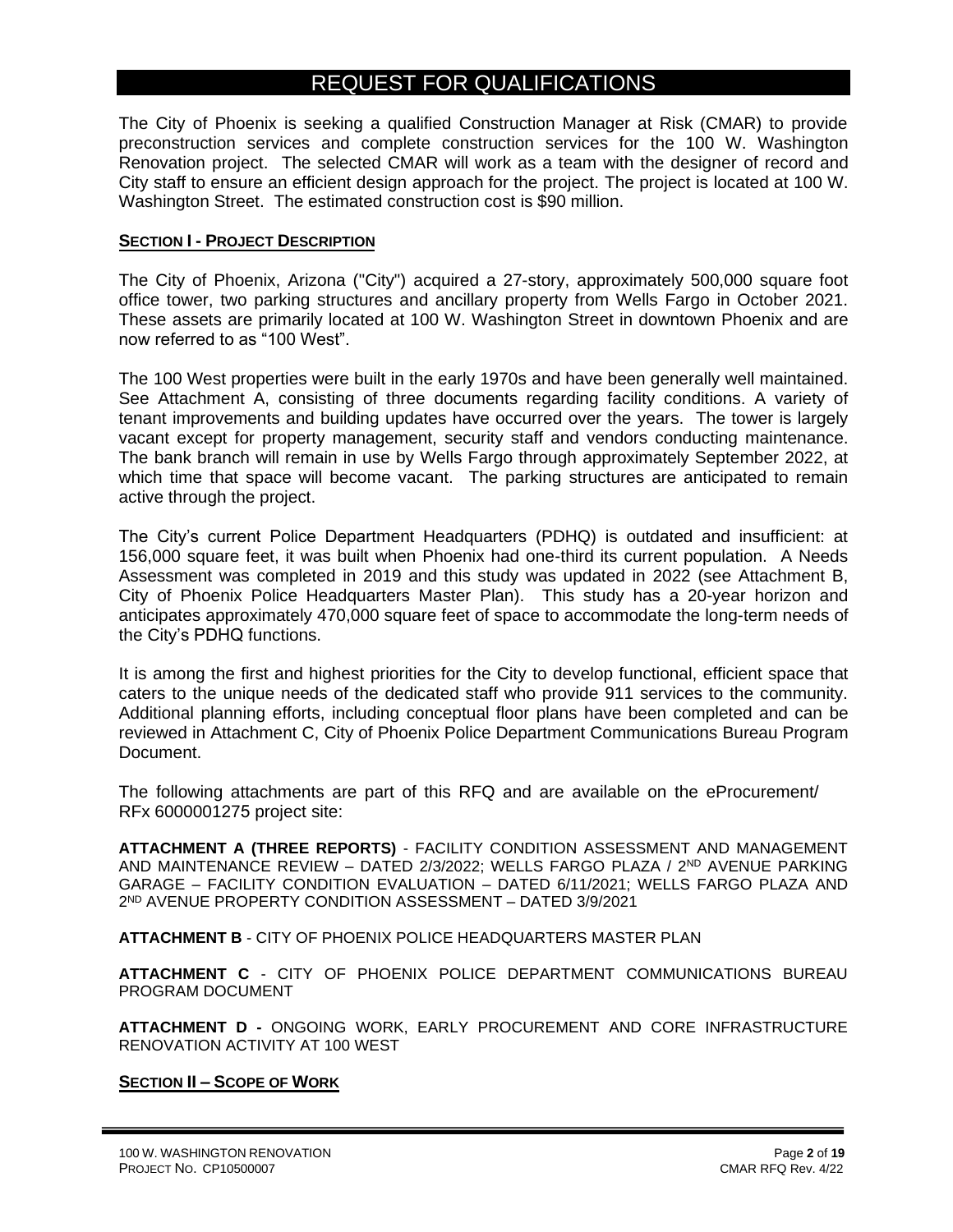The City proposes to retain a highly qualified, capable firm to act as the CMAR throughout preconstruction and construction of the 100 W. Washington Renovation project. Work is expected to begin immediately upon contract award. The preferred CMAR will have significant, current experience as the primary contractor of public safety facilities, urban high-rises, and/or municipal facilities. Significant collaboration with the City's Architect and Owner's Representative will be required to deliver a timely, efficient and effective 100 W. Washington Renovation project for the City.

The Construction Manager at Risk will begin with the firm in an agency support role for preconstruction services. The CMAR will assume the risk of delivering the project through a Guaranteed Maximum Price (GMP) contract. The CMAR will be responsible for construction means and methods and will be required to solicit bids from prequalified subcontractors to perform the work using the City's subcontractor selection process. The CMAR may also compete to self-perform limited amounts of work. **The GMP must be submitted in MAG or CSI format or it will not be accepted.**

- A. Preconstruction phase services by the CMAR include but are not limited to the following:
	- Provide detailed cost estimating and knowledge of marketplace conditions
	- Provide project planning and scheduling
	- Provide for construction phasing and scheduling that will allow for phased occupancy with minimal disruptions to tenants and City operations
	- Provide alternate systems evaluation and constructability studies
	- Advise City on ways to gain and maximize efficiencies in Project delivery, including value engineering without sacrificing quality
	- Provide long-lead procurement studies and initiate procurement of long-lead items
	- Assist in the permitting processes through the City's AFP program (for more information on AFP, visit [https://www.phoenix.gov/pdd/services/inspections/annual-facilities-program\)](https://www.phoenix.gov/pdd/services/inspections/annual-facilities-program)
	- Develop a project-specific safety plan and protect the owner's sensitivity to quality, safety, and environmental factors
	- Participate with the City in a process to set a goal for local and SBE participation and implement the local and SBE process
	- Advise City on choosing green building materials
	- Collaborate with Architect, City, Owner's Rep, and various City vendors who may still be working on certain early procurement and core infrastructure work. See Attachment D, Ongoing Work, Early Procurement and Core Infrastructure Renovation Activity at 100 West
- B. Construction phase services by the CMAR may include:
	- Construct the renovation of each of the items included in the Project and any other related plumbing, mechanical, electrical, or structural work as may be required
	- Attend regular meetings, provide timely reports, successfully collaborate with the City, Architect and Owner's Representative
	- Select subcontractors/suppliers for this project using subcontractor selection process agreed upon with the City, including achieving SBE goal.
	- Prepare a Guaranteed Maximum Price (GMP) proposal(s) that meets the approval of the City and aligns with the Architects plans
	- Coordinate with various City of Phoenix departments, other agencies, utility companies, etc.
	- Arrange for procurement of materials and equipment
	- Schedule and manage site operations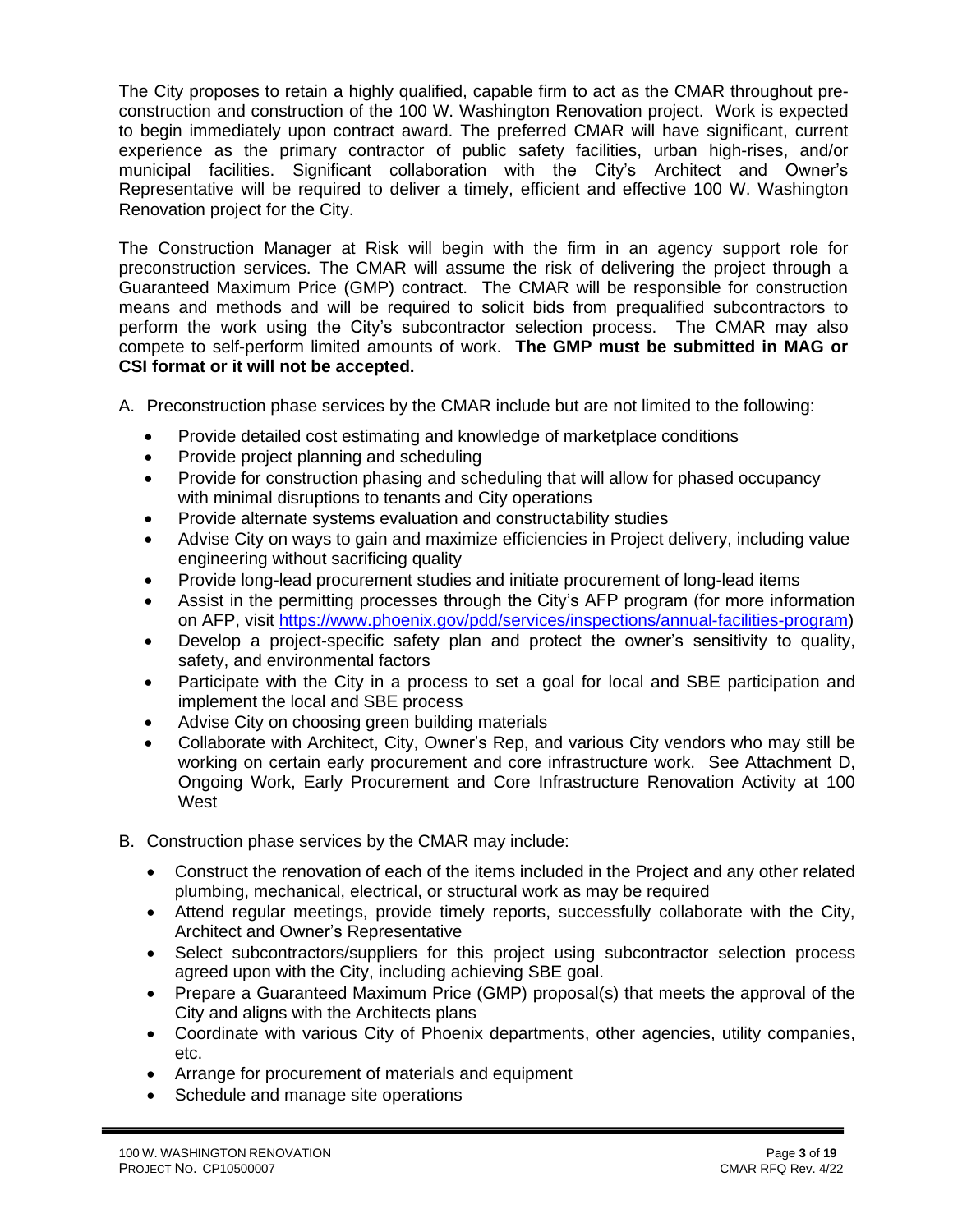- Bid, award, and manage all construction related contracts while meeting City bid requirements including the local and SBE participation goal
- Provide quality controls
- Bond and insure the construction
- Address all federal, state and local permitting requirements
- Address any issues raised by the City or its delegates
- Maintain a safe work site for all project participants and all employees, guests, invitees and agents or affiliates of City

The use of PROMIS and other software and record keeping will be required during this contract, especially as the project is closing out. the following information provides a guideline for utilization. Any questions related to the requirements of PROMIS should be directed to the Project Manager.

- The CMAR will be required to maintain all project records in electronic format.
- The City provides an Application Service Provider (ASP) web-based project management database which the CMAR will be required to utilize in the fulfillment of the contract requirements.
- The CMAR shall provide a computerized networked office platform with broadband internet connectivity.
- PROMIS training will be provided through the City of Phoenix to firms under contract**.**
- CMAR will be responsible for coordinating trainings with City staff or designees on all major equipment, video recording such training sessions, and uploading such as well as all as-builts, equipment specs, warranty information and related information to the City's preferred building management software / system.

## **SECTION III – SMALL BUSINESS ENTERPRISE (SBE) REQUIREMENTS**

Only firms whose physical business is located within Maricopa County are eligible to meet the SBE subcontracting goal, which will be set prior to construction of this project. The final goal will be based on SBE subcontractor availability.

## **SECTION IV - PRE-SUBMITTAL MEETING**

A pre-submittal meeting will be held at 9:00 a.m., Phoenix time on Thursday, June 16, 2022, via WebEx. At this meeting, City staff will discuss the scope of work, general project requirements, and respond to questions from the attendees. It is strongly recommended that interested firms attend the pre-submittal meeting. Inquiries regarding the project scope outside of this presubmittal meeting must be directed to the Contracts Specialist.

During this pre-submittal meeting, Owner's Representative Services and Architectural Services will also be discussed.

A brief City escorted in-person site visit will be available on Thursday, June 16, 2022, at 100 W. Washington Street.

Pre-scheduled meeting times are as follows:

12:45 p.m. – Owner's Representative Services 2:00 p.m. – Architectural Services 3:15 p.m. – CMAR Services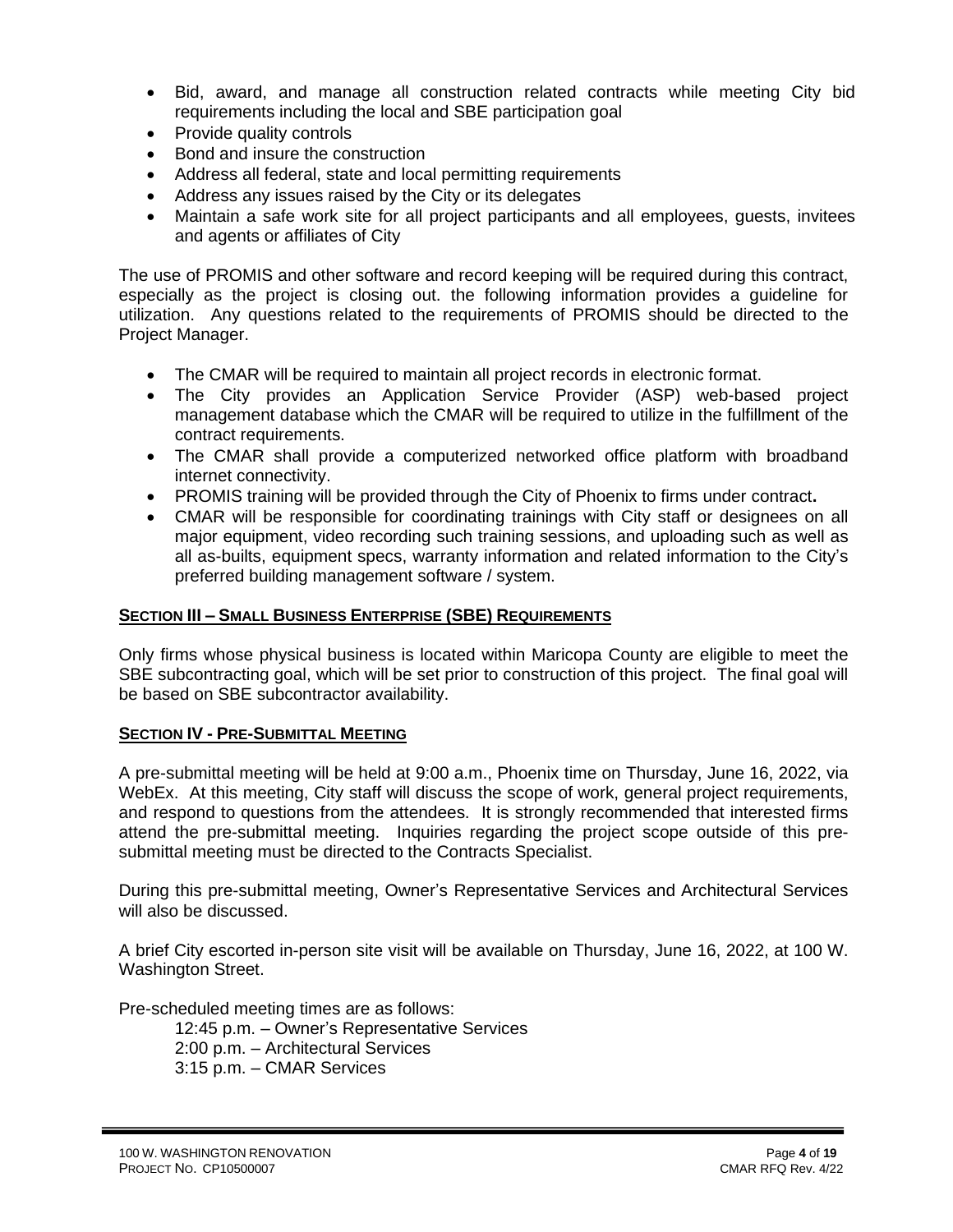Each firm must pre-register no later than 12:00 p.m., on Tuesday, June 14, 2022, by emailing [debra.russell@phoenix.gov.](mailto:debra.russell@phoenix.gov) Each firm is allowed a maximum of 2 people. Provide the email address of each attendee and include the name, title, telephone number, and company name. You will receive an email confirmation of meeting time and a site map for meeting location.

There will not be a virtual option for the Site Visit.

#### **PRE-SUBMITTAL MEETING WEBEX INFORMATION:**

**Join from the meeting link**  <https://cityofphoenix.webex.com/cityofphoenix/j.php?MTID=ma70b8a3c60ba4eb508bb884f2e73afd3>

# **Join by phone**

+1-415-655-0001 US Toll

**Meeting number (access code):** 2450 880 6445 Need help? Go to [https://help.webex.com](https://help.webex.com/)

#### **SECTION V - STATEMENT OF QUALIFICATIONS EVALUATION CRITERIA**

Firm will be selected through a qualifications-based selection process based on the criteria below. Subcriteria are listed in order of importance in relation to project services. City of Phoenix project experience is not required.

## **A. General Information (50 points)**

- 1. Provide a general description of the firm that is proposing to provide construction management services and general construction services. Explain the legal organization of the proposed firm or team. Provide an organization chart showing key personnel.
- 2. Provide the following information:
	- a. List the Arizona contractor licenses held by the firm and the key personnel who will be assigned to this project. Provide the contractor license number. Reference the appropriate licenses held, if needed. In order to be considered for this project, the contractor must hold the correct license as deemed appropriate by the Arizona Registrar of Contractors prior to submitting a Statement of Qualifications (SOQ) for this project in accordance with Arizona Revised Statute §32-1151.
	- b. Identify the location of the firm's principal office and the home office location of key staff on this project.
	- c. Identify any contract or subcontract held by the firm or officers of the firm, which has been terminated within the last five years. Identify any claims arising from a contract which resulted in litigation or arbitration within the last three years. Briefly describe the circumstances and the outcomes.
	- d. Provide a schedule identifying the existing insurance amounts which would insure CMAR's work on the Project.

## **B. Experience and Qualifications of the Firm (100 points)**

1. Identify at least three comparable projects in which the firm served as either CMAR, agency Construction Manager during design and construction phases (without providing construction services), or General Contractor. Special consideration will be given to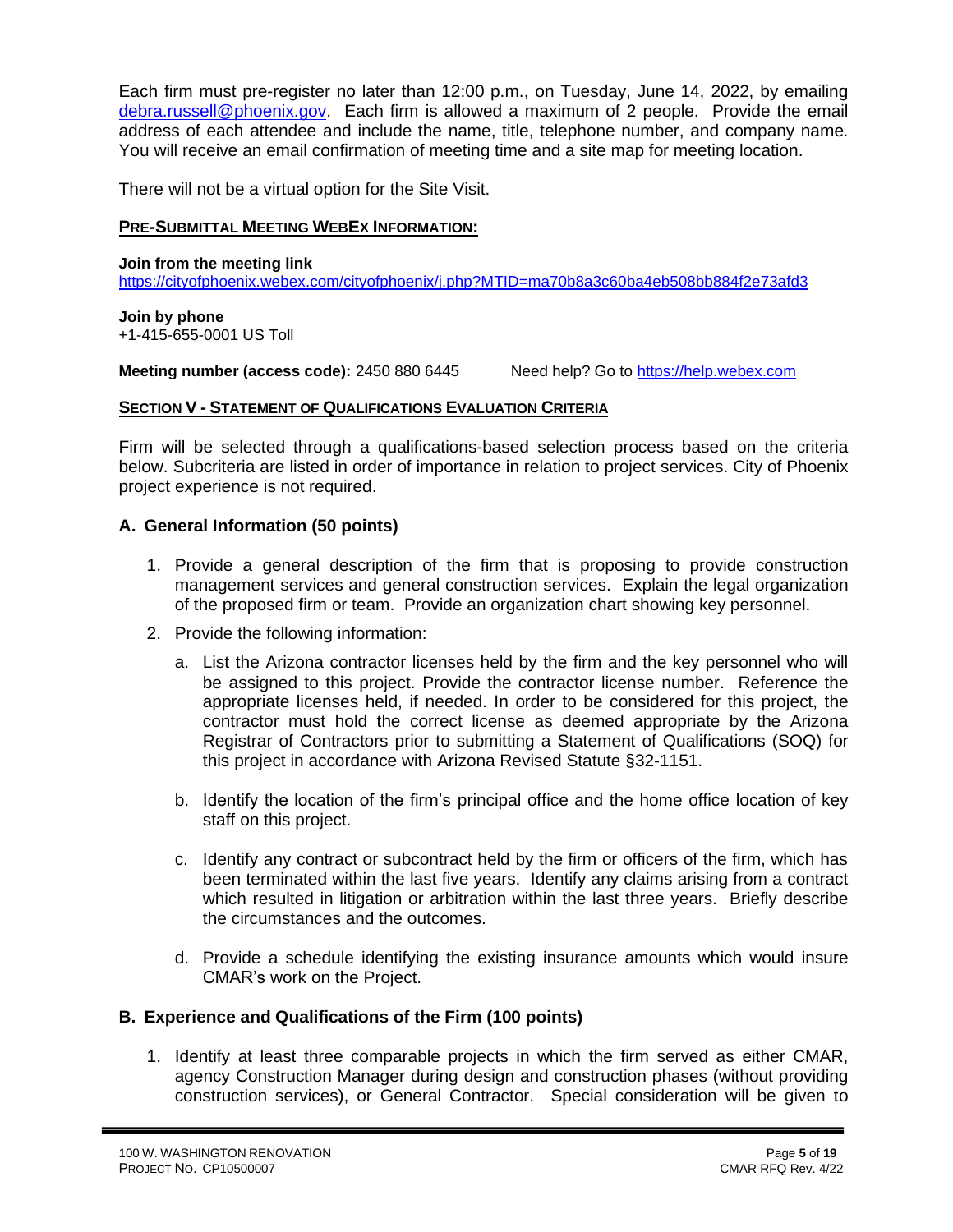firms that have provided Construction Manager at Risk services on similar successful renovation projects for governmental or public safety facilities, particularly in a downtown environment. For each project identified, provide the following:

- a. Description of the project, including images. Highlight aspects of the project that are comparable to the Project.
- b. Role of the firm (specify whether Construction Manager at Risk, Construction Manager or General Contractor. If CMAR or General Contractor, identify the percent of work self-performed. Also specify services provided during design phase (i.e., cost estimating, scheduling, value engineering, etc.).
- c. Projects' original budget estimate, original contracted construction cost and the final construction cost. Provide an explanation for the value and classification of the change orders that impacted the final construction cost.
- d. Construction dates. Additionally identify the original scheduled completion date of the project and the actual completion date (or the anticipated completion date, if not yet completed). Describe any discrepancies between scheduled completion and final completion.
- e. Project owner.
- 2. List of all City of Phoenix projects where the firm provided CMAR, agency construction management, or general construction services in the last five years, either completed or ongoing.
- 3. The preferred CMAR should have experience in the construction or renovation of public safety, municipal facilities, and/or high-rise office projects that exceeded \$25 million in total costs. List all projects where the firm provided CMAR or general contractor services for the construction or material renovation of a public safety, high-rise office, and/or municipal facility either completed or ongoing in the last seven (7) years. For purposes of this question, "material renovation" shall be a renovation of an existing municipal, high-rise office, or public safety facility where the estimated or actual cost of such project is in excess of \$25 million.

## **C. Experience of Key Personnel to be Assigned to This Project (100 points)**

- 1. For each key person identified, list their length of time with the firm and at least two comparable projects in which they have played a primary role. If a project selected for a key person is the same as one selected for the firm, provide just the project name and the role of the key person. For other projects provide the following:
	- a. Description of project, including images.
	- b. Role of the person, including the services this person provided during the design phase (e.g., cost estimating, scheduling, value engineering, etc.) vs construction phase.
	- c. Project's original budget estimate, the contracted construction cost and the final construction cost.
	- d. Construction dates. Additionally identify the original scheduled completion date of the project and the actual completion date (or the anticipated completion date, if not yet completed) and describe any discrepancies between scheduled completion and final completion.
	- e. Project owner.
- 2. List any proposed consultants, (including SBE/DBEs), including key staff names and the experience and qualifications of these individuals.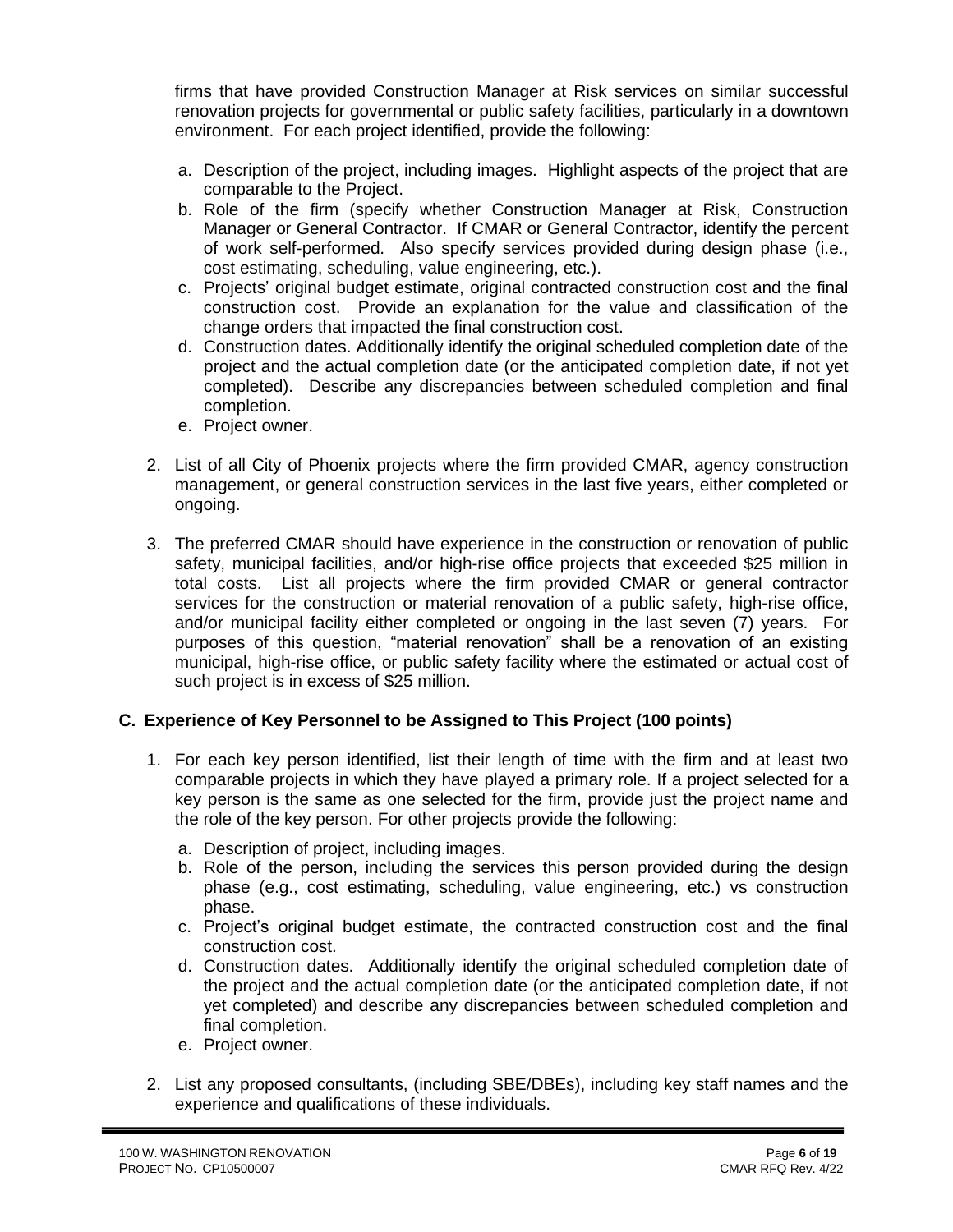3. State the extent to which the key staff assigned to this project will be available immediately upon contract award. Describe their intended/planned availability to work on this project for the remainder of 2022 as well as 2023 and into 2024.

## **D. Understanding of the Project and Approach to Performing the Required Services (150 points)**

- 1. Discuss the major issues your firm has identified on this project or similar projects and how you intend to address or have addressed those issues.
- 2. Attached to this Request for Qualifications is the City of Phoenix general subcontractor selection plan (see Exhibit A). Describe how you intend to implement this subcontractor selection plan including your recommendations for subcontractor trades to be selected by qualifications only vs. qualifications and bids; and discuss the benefit that your subcontractor selection plan provides to the project.
- 3. Describe your firm's project management approach and team organization during design and construction phase services. Describe software systems and processes used for planning, scheduling, estimating, and managing construction. Briefly describe the firm's experience on quality control, dispute resolution, and safety management.
- 4. Describe your firm's methodology for working with the project architect, engineers, City and its consultants, to deliver a Guaranteed Maximum Price and to maintain the GMP throughout the design and construction process.

## **E. Reference Check (21 points\*)**

Use the form provided (Exhibit B) to obtain at least three references (it is preferred no more than one be a City of Phoenix project). If your firm has not completed prior projects with other agencies, you will not be penalized. It is recommended there be references outside the City of Phoenix.

\*These points are in addition to the 400 points for the SOQ. Interviews are an additional 600 points, scores from the SOQ evaluations carry over to Interviews.

## **SECTION VI - SUBMITTAL REQUIREMENTS**

**Electronic Submittal Process**: Firms interested in this project must submit a Statement of Qualifications (SOQ) electronically through the ProcurePHX online portal.

Submittal requirements are as follows:

 **Vendor Information: All firms must be registered in the City's Vendor Management System prior to submitting a proposal. For new firms, the City will send an email to your firm with a vendor number within two business days of submitting the request. The vendor number should be included on the cover of the SOQ. Information on how to register with the City is available at:** 

<https://www.phoenix.gov/financesite/Pages/EProc-help.aspx>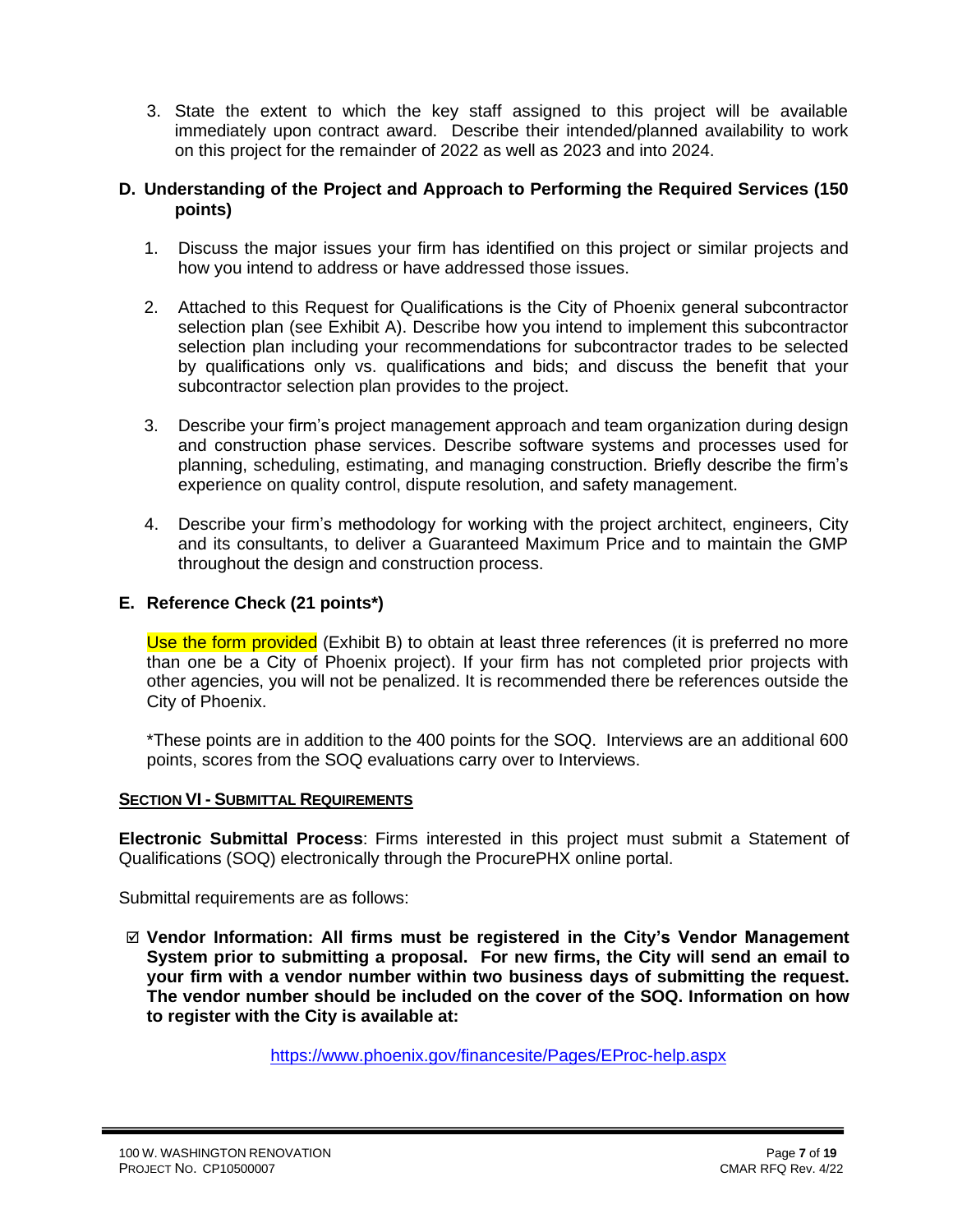**If your firm is already registered with the City of Phoenix's ProcurePHX system, please visit** <https://eprocurement.phoenix.gov/irj/portal> **to login and access the electronic solicitation.**

#### **The product category code for this RFQ is 912000000 and the RFx number is 6000001275.**

## **Submittals:**

- **Experience Modification Rate (EMR)** provide current rating; the awarded company will be asked to provide verification upon contract execution.
- Submittals must be uploaded to the ProcurePhx website by the submittal due date and time.
- Submit only one SOQ electronically, in .PDF format only, addressing all evaluation criteria. No hard copies will be accepted.
- Clearly display the firm name, vendor number, project title, and project number on the cover of the SOQ.
- A maximum of **15 pages** is permitted to address all content in the SOQ submittal *(Maximum page limit includes evaluation criteria and all additional content. It does not include information sheet.)*
- Submit the Statement of Qualifications by **12:00 noon, local time, on Friday, July 8, 2022.**
- Page size must still meet requirements of  $8\frac{1}{2}$ " x 11"
- Font size must not be less than 10 point
- Content count:
	- $\checkmark$  Each side of a page containing evaluation criteria and additional content will be counted toward the maximum page limit noted above.
	- $\checkmark$  Pages that have project photos, charts and/or graphs will be counted towards the maximum page limit noted above.
	- $\checkmark$  Front and back covers, information sheet, Table of Contents pages, and divider (tab) pages **will NOT** be counted toward the maximum page limit noted above, unless they include evaluation criteria and additional content that could be considered by the selection panel.
- **Information Sheet:** Provide an information sheet that includes project title, project number, RFx number, firm name, address, phone number, vendor number, and the name, title, email address and signature of your contact person for the project. Do not include any additional information**.**
- **Evaluation Criteria:** Address the SOQ evaluation criteria.
- **Bonding Statement:** As a separate PDF attachment, **include a statement of the firm's bonding capacity** from a Surety Company (A- or better for the prior four quarters) along with your SOQ submittal. *(This bond statement will not be counted towards the maximum number of pages)*.
- **Additional Content:** Resumes and other information may be included (*content shall be included within the permitted maximum page limit*).

**Note: All pages exceeding the specified maximum page limit will be removed from the submittal and not considered in evaluating a submitted SOQ.**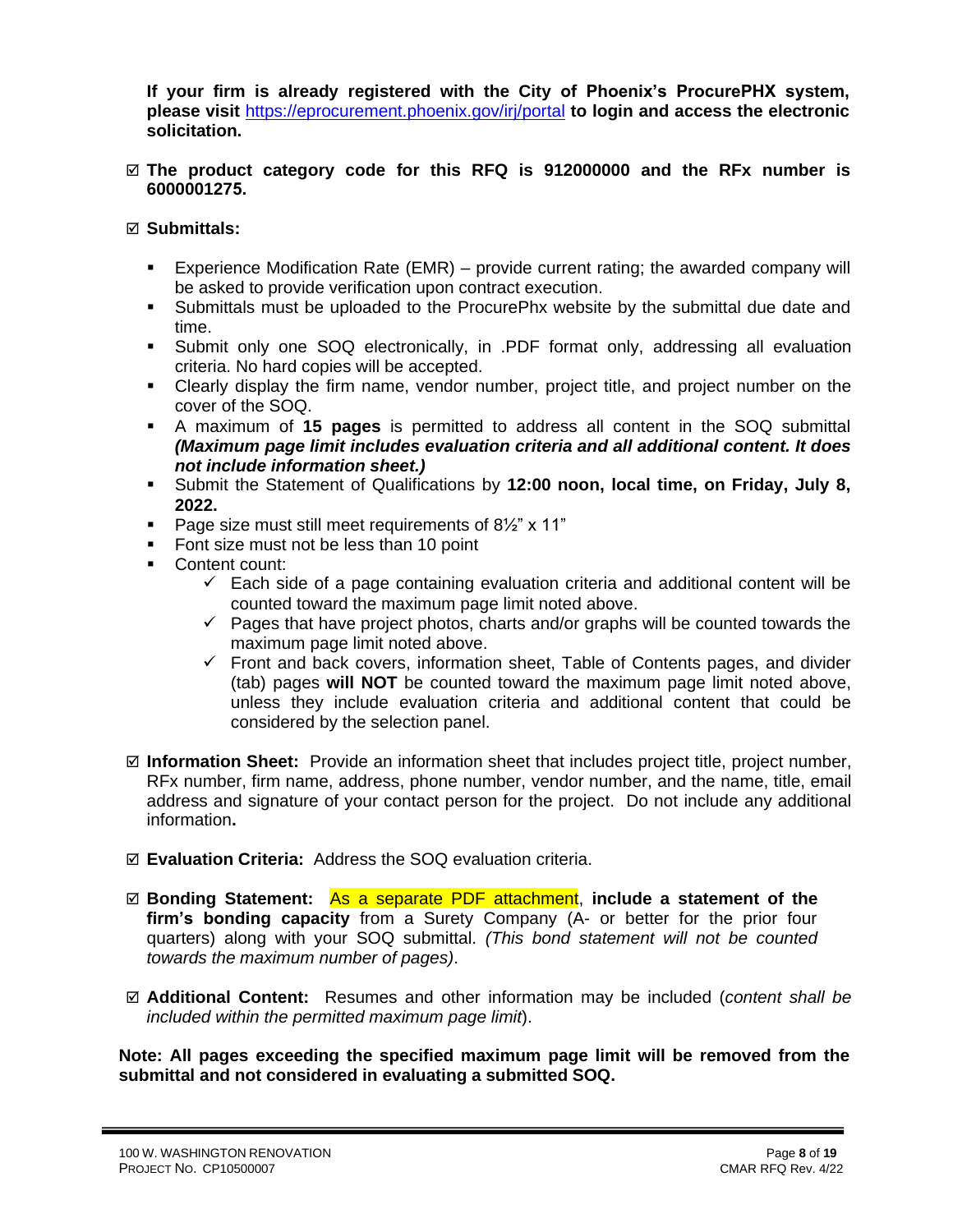## **GROUNDS FOR DISQUALIFICATION:**

Please be advised that the following **will be grounds for disqualification,** and will be strictly enforced:

- Failure to submit electronically through the ProcurePHX online portal by the due date and time.
- Violating the "Contact with City Employees" policy contained in this RFQ.
- Failure to provide bonding statement

## **SECTION VII - SELECTION PROCESS AND SCHEDULE**

The successful firm will be selected through a qualifications-based selection process. Interested firms will submit a SOQ. A Selection Panel will evaluate each SOQ according to the criteria set forth in Section V above. Scores from the SOQ evaluation will be carried forward to the interviews for a total combined final score. Finalists from the SOQ evaluation will be invited to participate in detailed interviews. An invitation letter to each finalist will contain the evaluation criteria to be used during the interview presentation. The City may conduct a due diligence review on the firms receiving the highest evaluation.

The City expects to create a final list of at least three, but not more than five firms for this project. The City will enter into negotiations with the selected firm and execute a contract upon completion of negotiation of fees and contract terms for City Council approval.

The following tentative schedule has been prepared for this project. Firms interested in this project must be available on the dates as specified below.

| Pre-submittal meeting        | June 16, 2022          |
|------------------------------|------------------------|
| SOQ <sub>s</sub> due         | July 8, 2022           |
| Firms notified for interview | July 28, 2022          |
| Interview                    | August 16, 2022        |
| Scope Meeting                | <b>Early September</b> |

If the City is unsuccessful in negotiating a contract with the best-qualified firm, the City may then negotiate with the next most qualified firm until a contract is executed, or the City may decide to terminate the selection process. Once a contract is executed with the successful firm, the procurement is complete.

Firms on the short list for interviews for this project will be notified directly by the City. Notification to all other firms on the status of a short list for this project will be posted on the City of Phoenix's "Tabulations, Awards, and Recommendations" website:

## http://solicitations.phoenix.gov/awards

Firm selected for this project will be notified directly by the City. Notification to all other firms on the status of a selection on this project will be posted on the City of Phoenix's "Tabulations, Awards, and Recommendations" website:

#### <http://solicitations.phoenix.gov/awards>

The selected Contractor should expect to comply with the Arizona State Statutes Title 34 and City of Phoenix Design and Construction Procurement's contract provisions.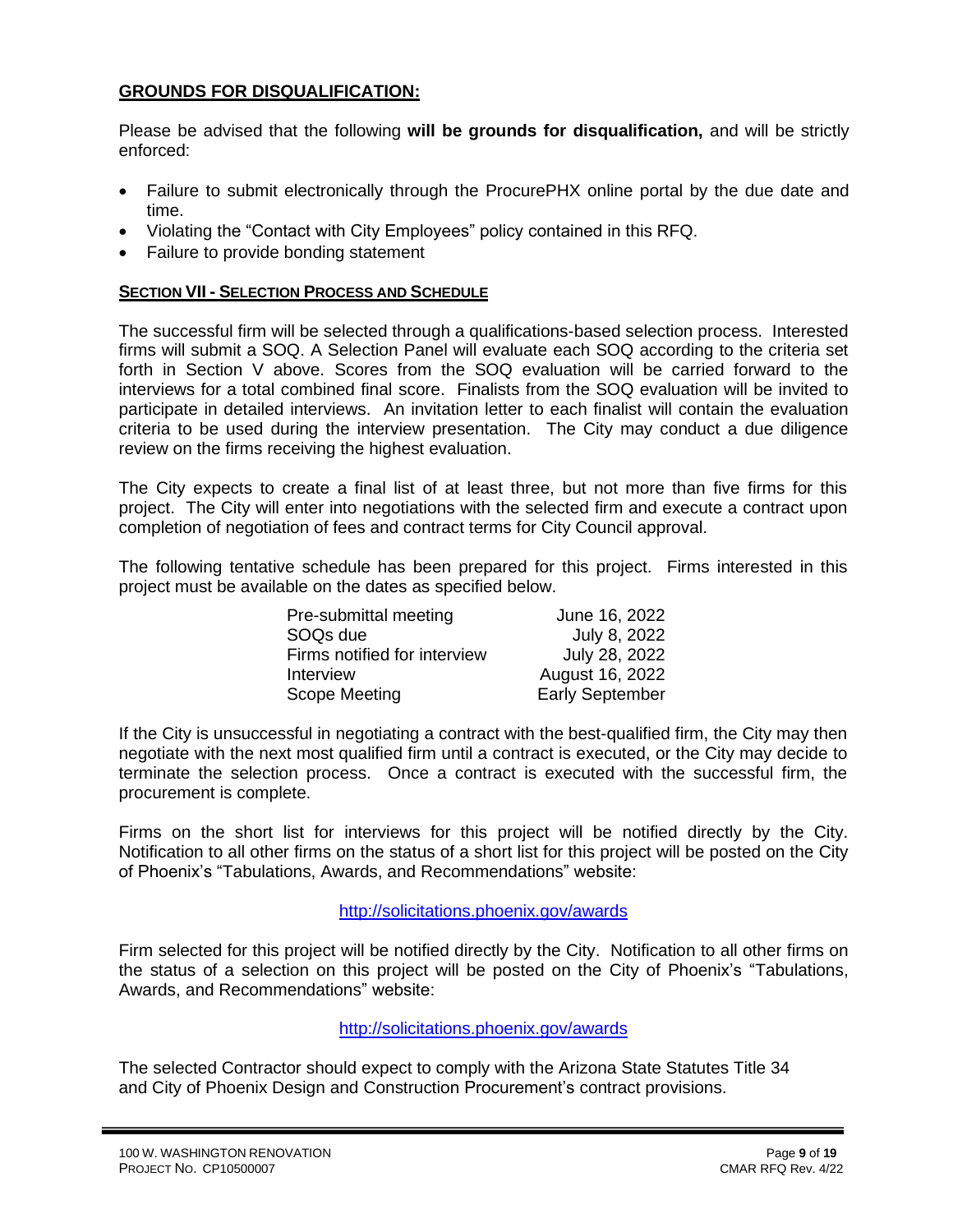## **SECTION VIII – GENERAL INFORMATION**

**Citywide Capital Improvement Projects.** Consulting and contractor services supporting the City's Capital Improvement Projects are procured under the authority of the City Engineer, currently located within the Street Transportation Department. Design and Construction Procurement coordinates the citywide consulting and construction contracting procurement processes.

**Changes to Request for Qualifications.** *Any changes to this Request for Qualifications will be in the form of a notification.* The City of Phoenix shall not be held responsible for any oral instructions. Notifications are available on both the Solicitations and ProcurePHX webpage.

*It shall be the responsibility of the registered RFQ holder to determine, prior to the submittal of the Statement of Qualifications, if notifications have been issued***.** Registered RFQ holders may refer to the webpage or call the Contract Specialist (listed below) in order to ascertain if a Notification has been issued for this project.

**Alternate Format.** For more information or a copy of this publication in an alternate format, contact the Contract Specialist (listed below) - Voice or TTY 711. Requests will only be honored if made within the first week of the advertising period.

**Release of Project Information.** The City shall provide the release of all public information concerning the project, including selection announcements and contract awards. Those desiring to release information to the public must receive prior written approval from the City.

**City Rights.** The City of Phoenix reserves the right to reject any or all Statements of Qualifications, to waive any informality or irregularity in any Statement of Qualifications received, and to be the sole judge of the merits of the respective Statements of Qualifications received.

**Contact with City Employees.** Beginning on the date the RFQ is issued and until the date the contract is awarded or the RFQ withdrawn, all persons or entities that respond to the RFQ, including their authorized employees, agents, representatives, proposed partner(s), subcontractor(s), joint venture(s), member(s), or any of their lobbyists or attorneys (collectively the Proposer), will refrain from any direct or indirect contact with any person (other than the designated Contract Specialist), including members of the evaluation panel, the City Manager, Assistant City Manager, Deputy City Managers, Department heads, the Mayor and other members of the Phoenix City Council. As long as the RFQ solicitation is not discussed, Proposers may continue to conduct business with the City and discuss business that is unrelated to this RFQ solicitation with City staff.

Commencing on the date and time a solicitation is published, potential or actual proposers (including their representatives) will only discuss matters associated with the solicitation with the Mayor, any members of City Council, the City Manager, any Deputy City Manager, or any department director directly associated with the solicitation (including in each case their assigned staff, except for the designated procurement officer) at a public meeting, posted under the Arizona Revised Statutes, until the resulting contract(s) are awarded or all offers or responses are rejected and the solicitation is cancelled without any announcement by the procurement officer of the City's intent to reissue the same or a similar solicitation.

Proposers may discuss their proposal or the RFQ solicitation with the Mayor or one or more members of the Phoenix City Council, provided such meetings are scheduled through the Contract Specialist (listed below), conducted in person at 200 W. Washington, Phoenix, Arizona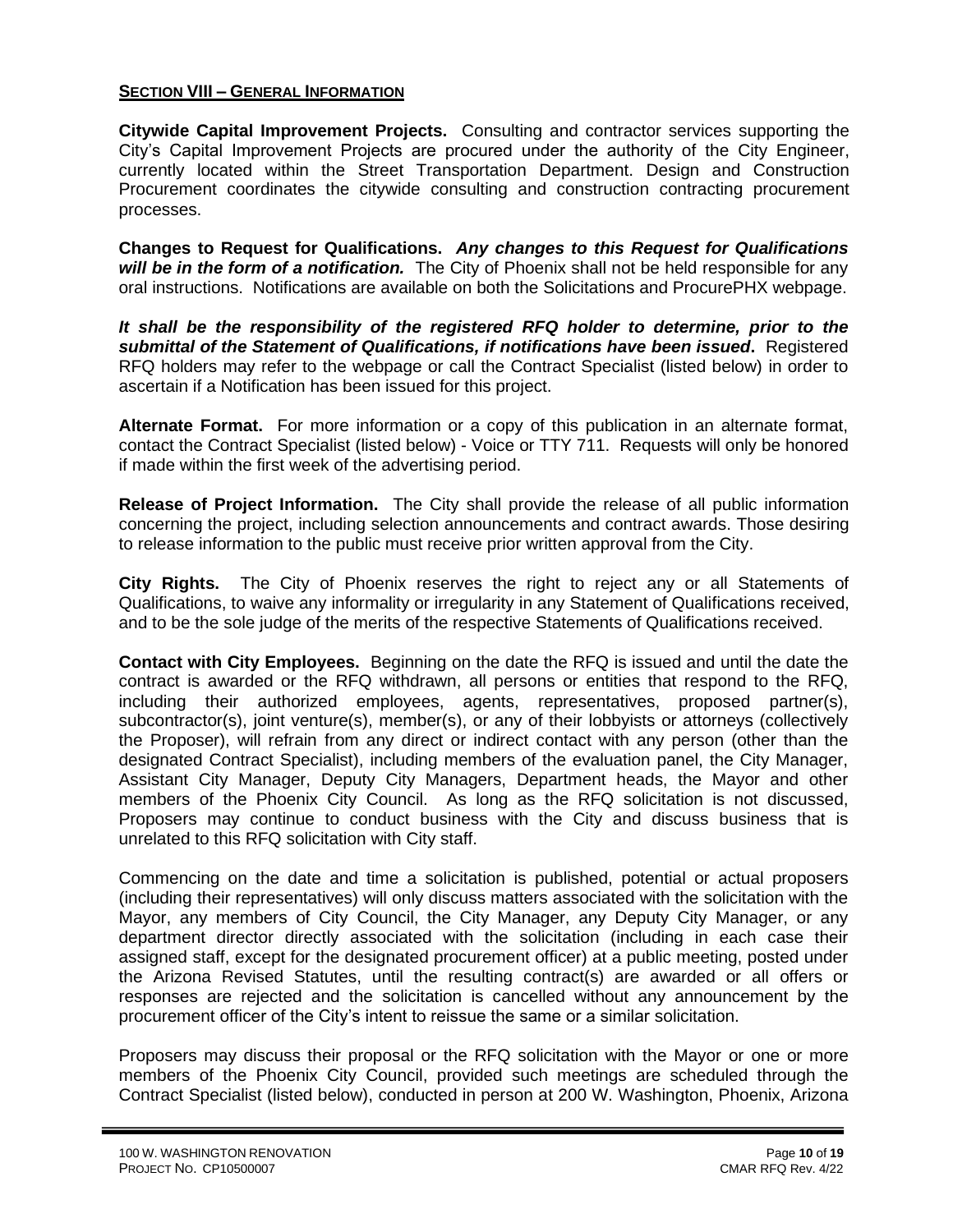85003, and are posted as open meetings with the City Clerk at least twenty-four (24) hours prior to the scheduled meetings. The City Clerk will be responsible for posting the meetings. The posted notice shall identify the participants and the subject matter, as well as invite the public to participate.

This policy is intended to create a level playing field for all Proposers, assure that contracts are awarded in public, and protect the integrity of the selection process. **OFFERORS THAT VIOLATE THIS POLICY WILL BE DISQUALIFIED.**

**Conflict of Interest.** The City reserves the right to disqualify any Proposer on the basis of any real or apparent conflict of interest that is disclosed by the proposal submitted or any other data available to the City. This disqualification is at the sole discretion of the City. Any Proposer submitting a proposal herein waves any right to object now or at any future time, before any body or agency, including but not limited to, the City Council of the City of Phoenix or any court.

**Protest Procedures.** Firms wishing to respond to disqualification or a procurement outcome may refer to The Code of the City of Phoenix Chapter 2, Article XII, Section 2-187 to 2-190.4, which governs protest procedures utilized throughout the selection process. The procedures may be reviewed through the City of Phoenix website at:

<http://www.codepublishing.com/az/phoenix/>

A copy of the Protest Policy is also available online at:

<https://www.phoenix.gov/streets/procurement-opportunities>

**Questions.** Questions pertaining to this selection process or contract issues should be directed to the Contract Specialist, Debra Russell at (602) 256-3444 or [debra.russell@phoenix.gov.](mailto:debra.russell@phoenix.gov)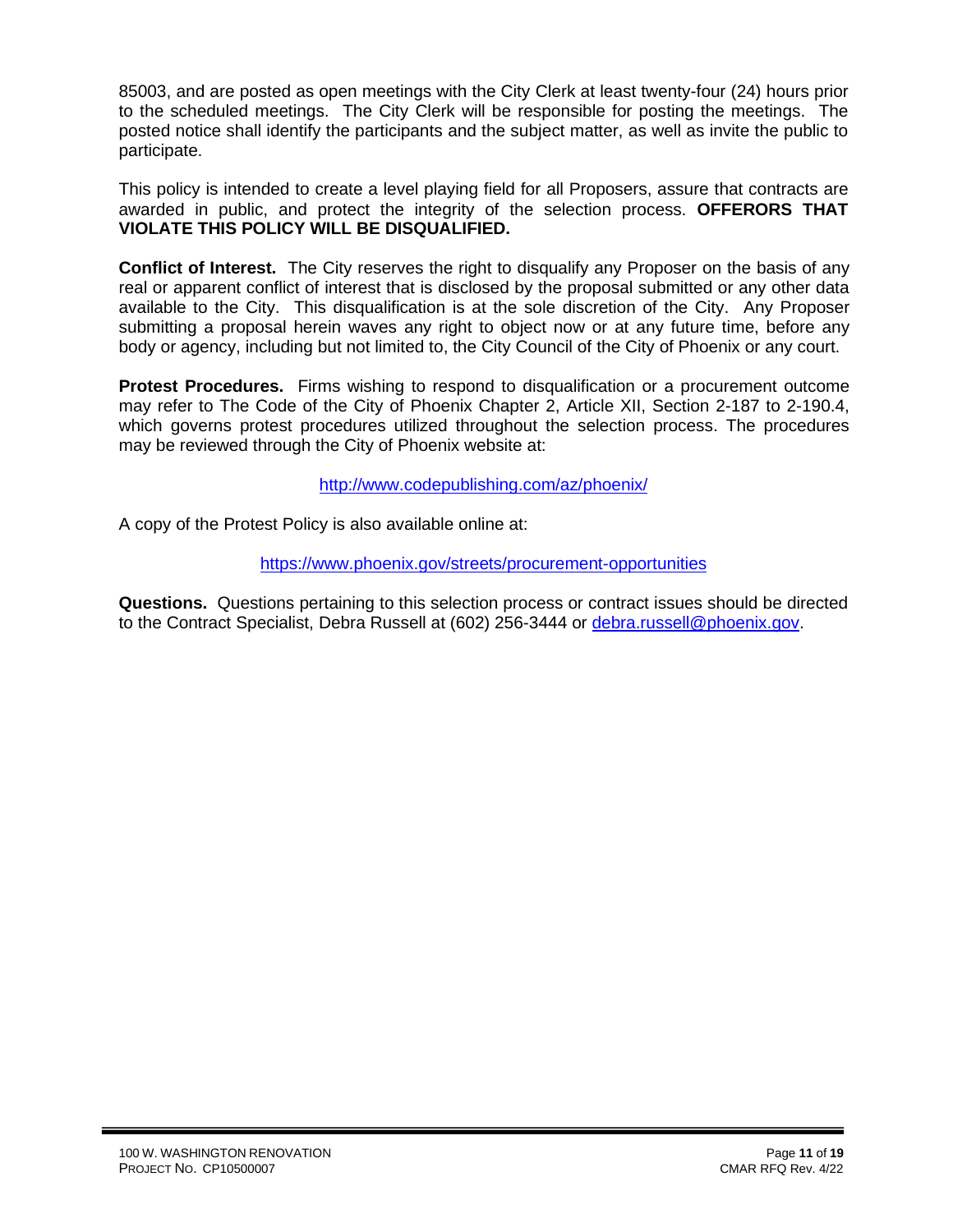## **EXHIBIT A CITY OF PHOENIX SUBCONTRACTOR SELECTION PLAN (EXCERPT FROM CMAR PRECONSTRUCTION CONTRACT)**

#### **2.8 MAJOR SUBCONTRACTOR AND MAJOR SUPPLIER SELECTIONS**

- 2.8.1 The selection of major Subcontractors and major Suppliers may occur prior to submission of a GMP Proposal. Major Subcontractors may be selected based on a combination of qualifications and price. Subcontractors shall not be selected based on price alone. Except as noted below, the selection of major Subcontractors/Suppliers is the responsibility of the CMAR. In any case, the CMAR is solely responsible for the performance of the selected Subcontractors/Suppliers.
- 2.8.1.1 The CMAR will prepare a Subcontractor/Supplier selection plan and submit the plan to the City for approval. This subcontractor selection plan shall identify those subcontractor trades anticipated to be selected by qualifications only per Section 2.8.2 and those subcontractor trades anticipated to be selected by qualifications and competitive bid in accordance with Section 2.8.3. This plan will also identify those subcontractors that will not be selected through a formalized qualifications-based selection process. The subcontractor selection plan must be consistent with the selection requirements included in this Contract.
- 2.8.2 Selection by qualifications only The City may approve the selection of a Subcontractor(s) or Suppliers(s) based only on their qualifications when the CMAR can demonstrate it is in the best interest of the Project.
- 2.8.2.1 Qualifications-based selection of a Subcontractor(s)/Supplier(s) should only occur during the preconstruction phase to achieve maximum benefit of the subcontractors' involvement prior to the submittal of the GMP Proposal.
- 2.8.2.2 The CMAR shall apply the approved subcontractor selection plan in the evaluation of the qualifications of a Subcontractor(s) or Supplier(s) and provide the City with its review and recommendation.
- 2.8.2.3 The CMAR must receive City approval of the selected Subcontractor(s)/Supplier(s).
- 2.8.2.4 The CMAR will negotiate costs for services/supplies from each Subcontractor/Supplier selected under this method.
- 2.8.3 Selection by qualifications and competitive bid The CMAR shall apply the subcontractor selection plan in the evaluation of the qualifications of a Subcontractor(s) or Supplier(s) and provide the City with its process to prequalify prospective subcontractors and suppliers. All Work for major subcontractors and major suppliers shall then be competitively bid to the prequalified subcontractors unless a Subcontractor or Supplier was selected pursuant to paragraph 2.8.2 above. Competitive bids may occur prior to or after the GMP Proposal(s).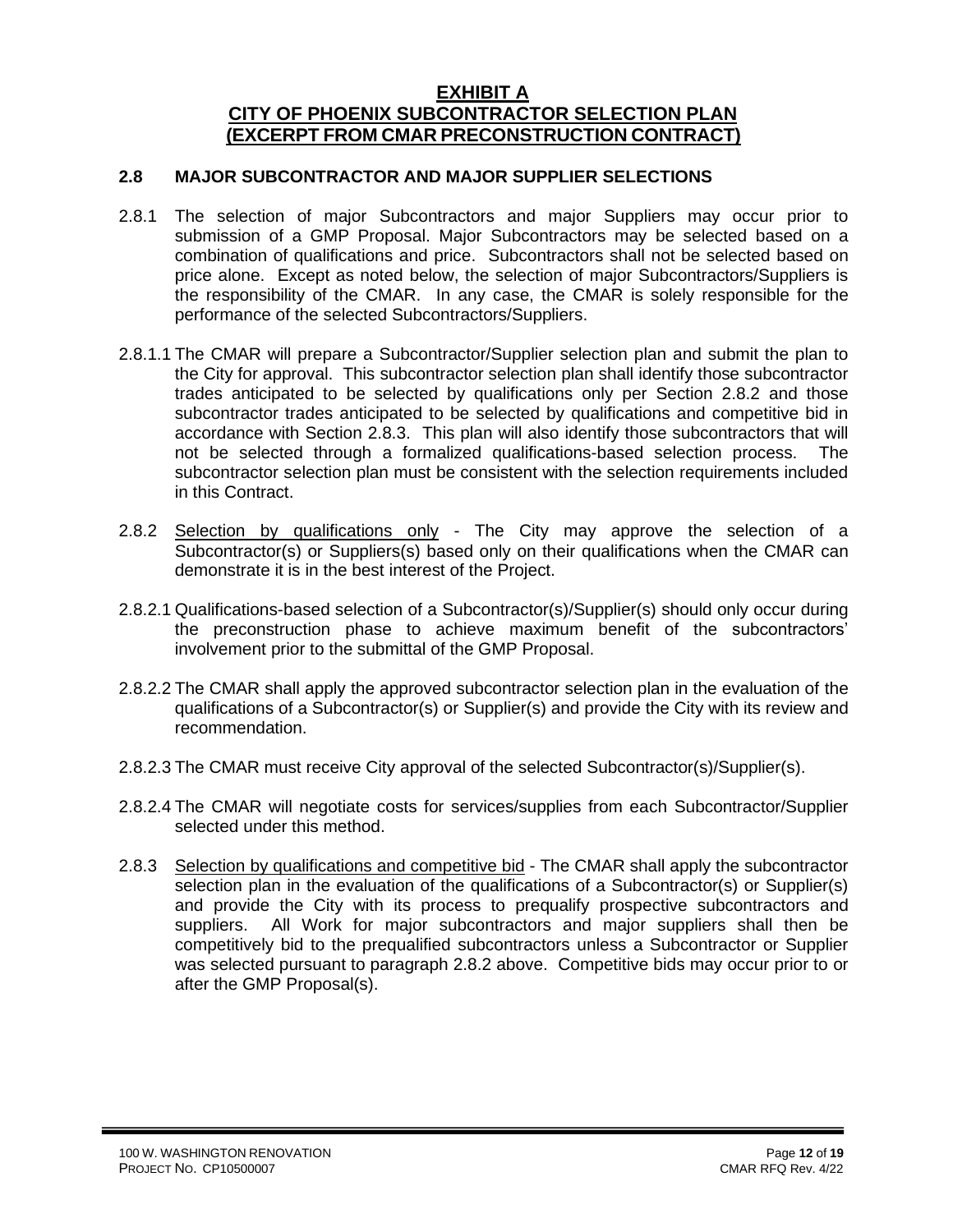- 2.8.3.1 The CMAR will develop Subcontractor and Supplier interest, submit the names of a minimum of three qualified Subcontractors or Suppliers for each trade in the Project for approval by the City and solicit bids for the various Work categories. The CMAR will identify the SBE Subcontractors and Suppliers and during the bidding process keep the City informed on the progress of meeting the desired SBE program requirements. If there are not three qualified Subcontractors/Suppliers available for a specific trade or there are extenuating circumstances warranting such, the CMAR may request approval by the City to submit less than three names. Without prior written notice to the City, no change in the recommended Subcontractors/Suppliers will be allowed.
- 2.8.3.2 If the City objects to any nominated Subcontractor/Supplier or to any self-performed Work for good reason, the CMAR will nominate a substitute Subcontractor/Supplier that is acceptable to the City.
- 2.8.3.3 The CMAR will distribute Drawings and Specifications, and when appropriate, conduct a pre-bid conference with prospective Subcontractors and Suppliers.
- 2.8.3.4 If the CMAR desires to self-perform certain portions of the Work, it will request to be one of the approved Subcontractor bidders for those specific bid packages. The CMAR's bid will be evaluated in accordance with the process identified below. If events warrant and the City concurs that in order to insure compliance with the Project Schedule and/or cost, the CMAR may self- perform Work without bidding or re-bidding the Work.
- 2.8.3.5 The CMAR shall request the pre-qualified subcontractors to provide a detailed bid for the services requested. The subcontractor bid, provided on the subcontractors' letterhead, shall contain sufficient information (i.e., unit costs/amounts) to allow an evaluation of the reasonableness of bid costs. The CMAR shall receive, open, record and evaluate the bids. The apparent low bidders will be interviewed to determine the responsiveness of their proposals. In evaluating the responsiveness of bid proposals, the CMAR, in addition to bid price, may consider the following factors: past performance on similar projects, qualifications and experience of personnel assigned, quality management plan, approach or understanding of the Work to be performed, and performance schedule to complete the Work. The final evaluation of Subcontractor/Supplier bids will be done with the City Representative in attendance to observe and witness the process. The CMAR will resolve any Subcontractor/Supplier bid withdrawal, protest or disqualification in connection with the award at no increase in the Cost of the Work.
- 2.8.4 The CMAR will be required to prepare two different reports on the subcontracting process.
- 2.8.4.1 Within fifteen Days after each major Subcontractor/Supplier bid opening process, the CMAR will prepare a report for the City's review and approval identifying the recommended Subcontractors/Supplier for each category of Work. The report will provide (a) the name of the recommended Subcontractor/Supplier and the amount of the Subcontractor/Supplier bid for each sub-agreement, (b) the sum of all recommended Subcontractor/Supplier bids received, (c) a copy of the bids received from each subcontractor, and (d) trade work and its cost that the CMAR intends to self-perform, if any.
- 2.8.4.2 Upon completion of the Subcontractor/Supplier bidding process, the CMAR shall submit a summary report to the City of the entire Subcontractor/Supplier selection process. The report will indicate, by bid process, all Subcontractors/Suppliers contacted to determine interest, the Subcontractors/Suppliers solicited, the bids received, and costs negotiated, and the recommended Subcontractors/Suppliers for each category of Work.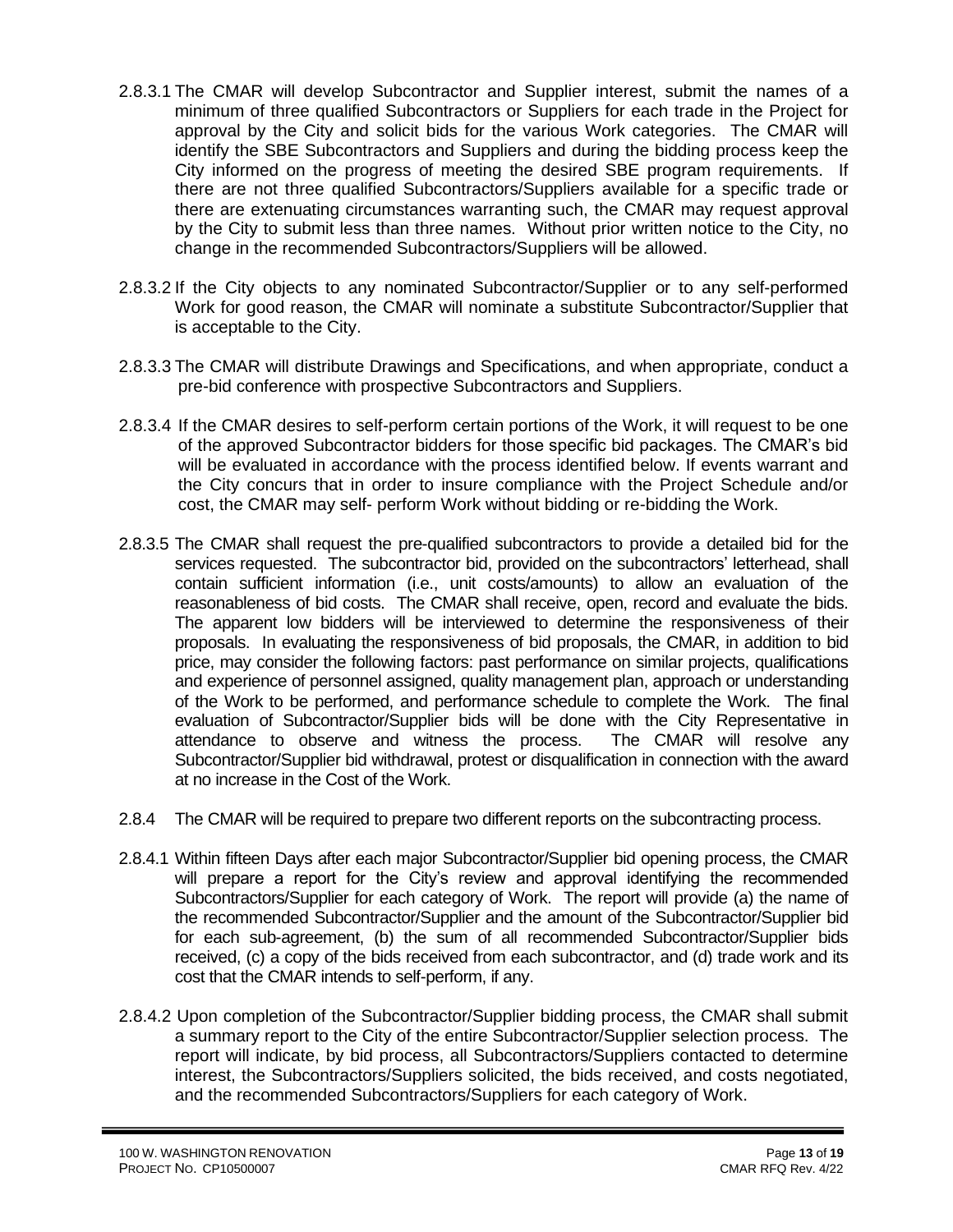- 2.8.5 The approved Subcontractors/Suppliers will provide a Schedule of Values that reflects their final accepted bid proposal, which will be used to create the overall Project Schedule of Values.
- 2.8.6 If after receipt of sub-bids or after award of Subcontractors and Suppliers, the City objects to any nominated Subcontractor/Supplier or to any self-performed Work for good reason, the CMAR will nominate a substitute Subcontractor or Supplier, preferably if such option is still available, from those who submitted Subcontractor bids for the Work affected. Once such substitute Subcontractors and Suppliers are consented to by the City, the CMAR's proposed GMP for the Work or portion thereof will be correspondingly adjusted to reflect any higher or lower costs from any such substitution.
- 2.8.7 Promptly after receipt of the Notice of Intent to Award, the City will conduct a pre-award conference with the CMAR and other project team members. At the pre-award conference, the CMAR will (a) review the nominated slate of Subcontractors and Suppliers and discuss any concerns with or objections that the City has to any nominated Subcontractor or Supplier; (b) discuss City concerns relating to any proposed self-performed Work; (c) review the CMAR's proposed Contract Price for the Work during the construction phase; (d) discuss the conditions, if any, under which the City will agree to leave any portion of the remaining CMAR Contingency within the Contract Price for the construction phase Work; (e) resolve possible time frames for the Date of Commencement of the Contract time for the construction phase Work; (f) schedule the preconstruction conference; and (g) discuss other matters of importance.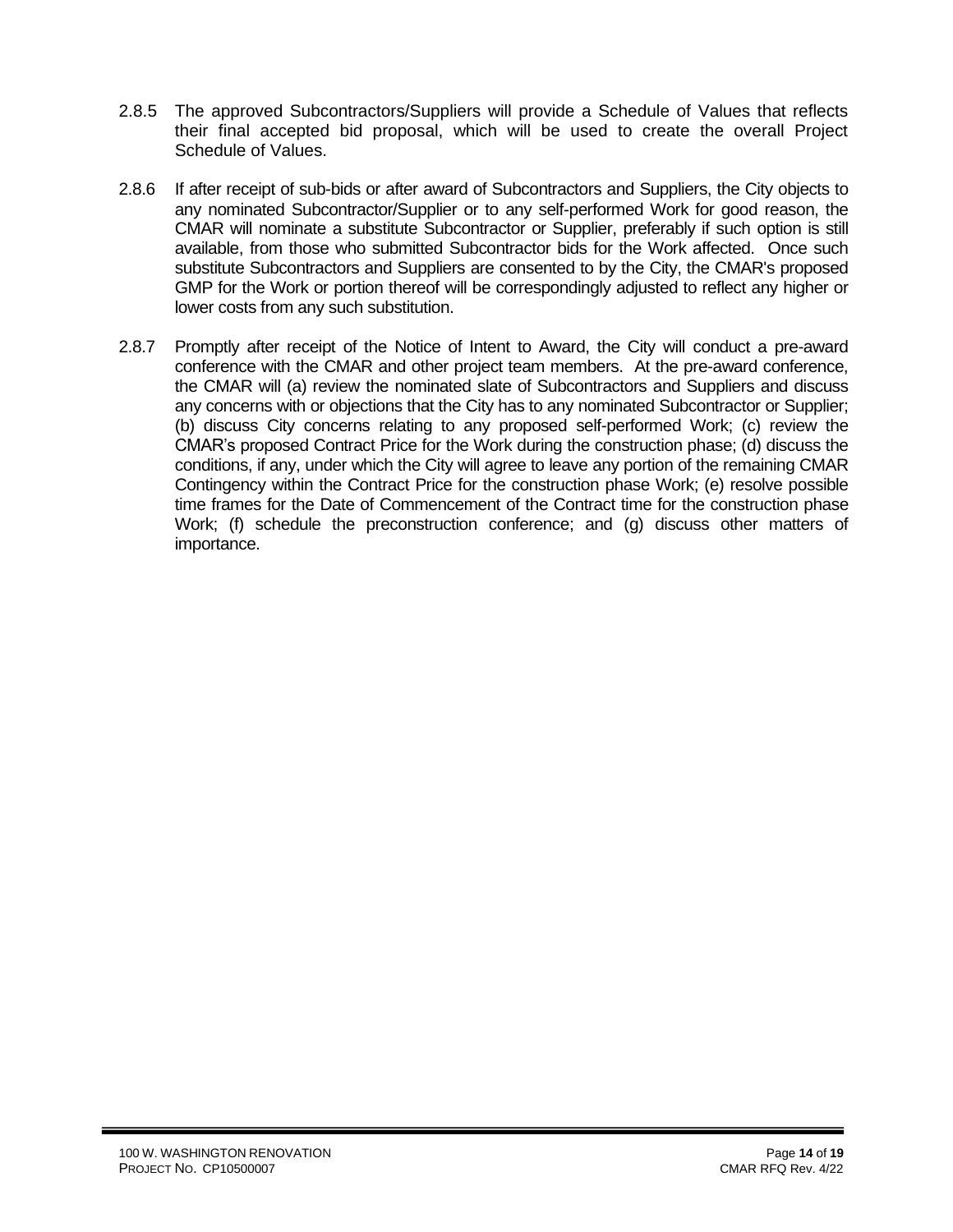## **EXHIBIT B**

# **CONTRACTOR REFERENCE CHECK INSTRUCTIONS, FORM, AND SAMPLE LETTER**

**The attached Contractor Performance Evaluation Form is to be provided to the agencies or entities for which your firm has recently provided services similar to those requested for this project. Provide the evaluation form to the Owner, or the Owner's representative directly responsible for oversight of the project to complete and submit to the email box listed below.**

**The first three references submitted will be accepted and the scores utilized as part of the evaluation process. Each reference check is worth up to 7 points for a total of up to 21 points available.**

**The form is to be completed by the agency or entity and uploaded to the (email box) at:** 

**[soq.referencechecks@phoenix.gov](mailto:soq.referencechecks@phoenix.gov)**

**The procurement identifier is:**

## **6000001272**

## **Attention: Debra Russell, Contracts Specialist**

**Also attached is a sample performance evaluation cover letter that may be used when sending the reference check request.**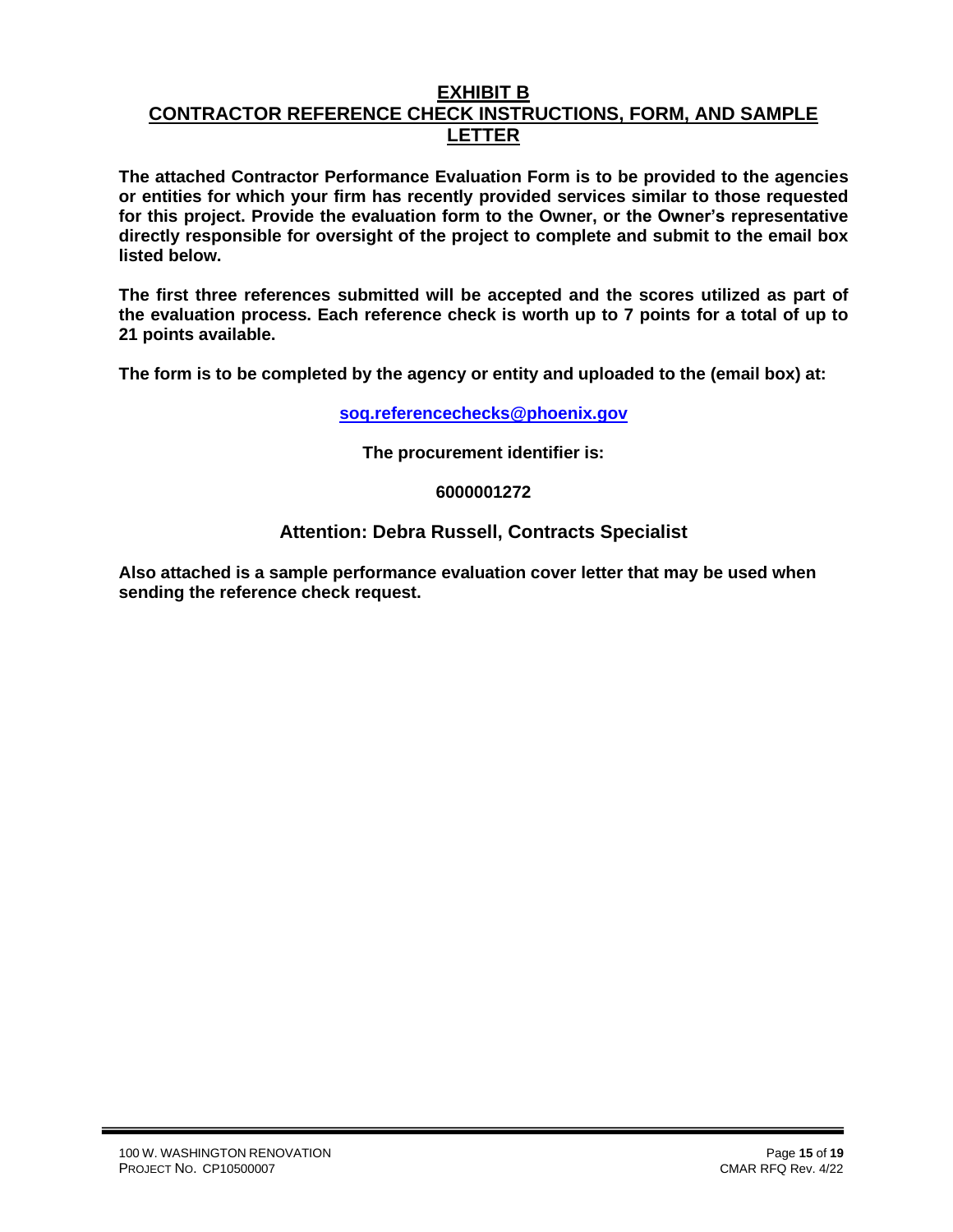Sample Cover Letter Contact Name Address of Reference

(Your Name) is responding to a Request for Qualifications (RFQ) from the City of Phoenix Office of the City Engineer's Design and Construction Procurement section.

The City is requesting reference information related to our past performance. As a part of the response submittal process, the City is requesting performance evaluations from agencies that our firm has performed services for either in the past or is currently receiving services.

I would appreciate your cooperation in completing the attached Contractor Performance Evaluation form and return by email the completed form by **12:00 pm Phoenix time** on **July 8, 2022,** t[o soq.referencechecks@phoenix.gov](mailto:soq.referencechecks@phoenix.gov) attention:

## **Reference in Subject Line: RFx #6000001275**

For questions:

Contracts Specialist: Debra Russell City of Phoenix, Office of the City Engineer, Design & Construction Procurement Email Address: [debra.russell@phoenix.gov](mailto:debra.russell@phoenix.gov) Telephone Number: 602-256-3444

Failure to submit the Contractor Performance Evaluation form by the above date will have a negative impact on the proposal we submit for this service. Your cooperation in submitting this form by this date is appreciated.

If you have any questions regarding this request, please contact (your name) at (your telephone number).

Sincerely,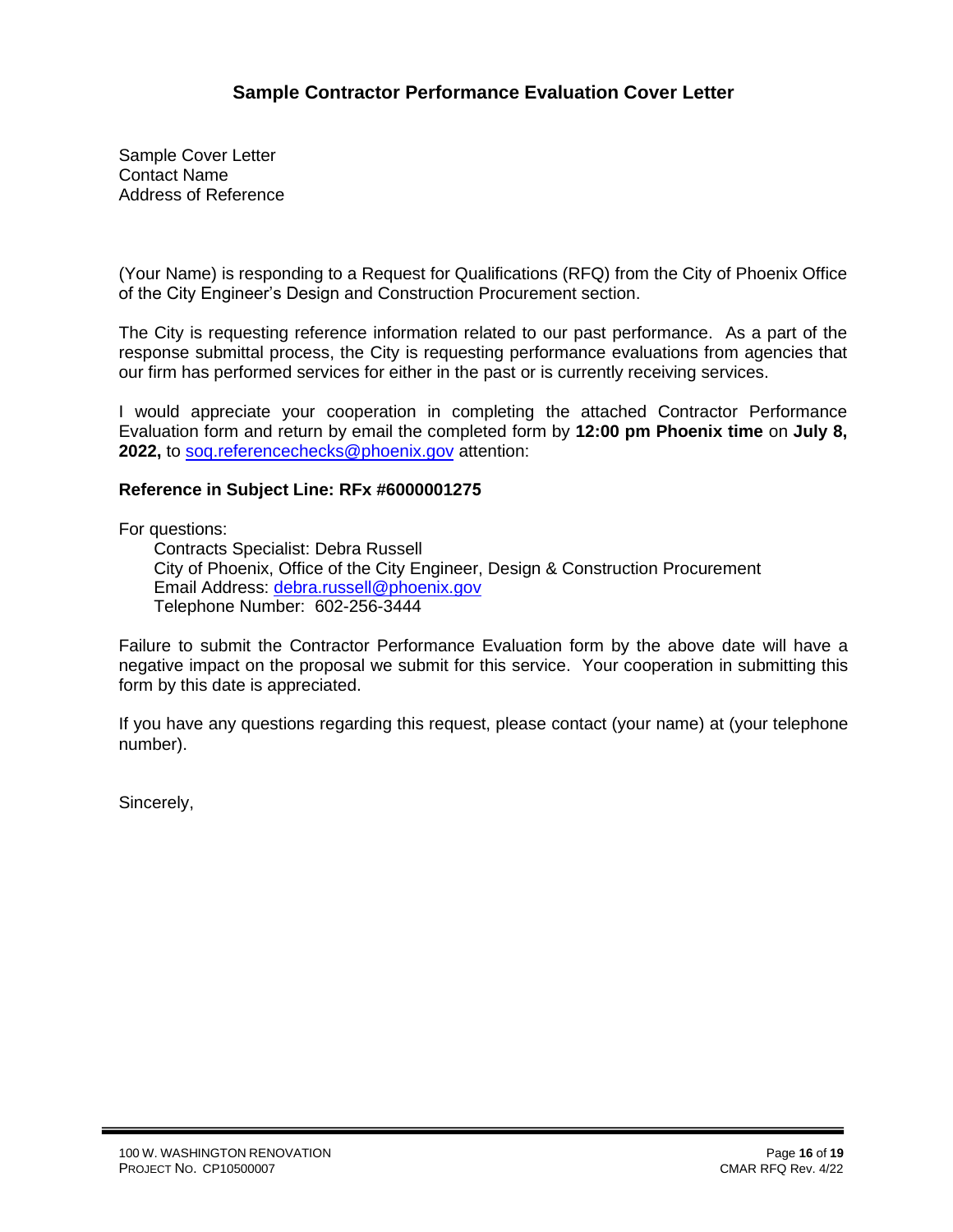## INSTRUCTIONS FOR COMPLETING CONTRACTOR PERFORMANCE EVALUATION

Evaluate the contractor's contract performance in each of the rating areas listed below. On the Contractor Performance Evaluation form, circle the rating from 1 to 4 that most closely matches your evaluation of the contractor's performance. Comments are not required but appreciated. **Every rating area must be scored.** 

The Design and Construction Procurement section will use the information from this form to evaluate firms competing for contract award. **This completed form will become public record and upon request, will be released to the contractor or any other entity.**

Please submit the completed form to the address indicated on the bottom of the Contractor Performance Evaluation form. Thank you for your time and your cooperation.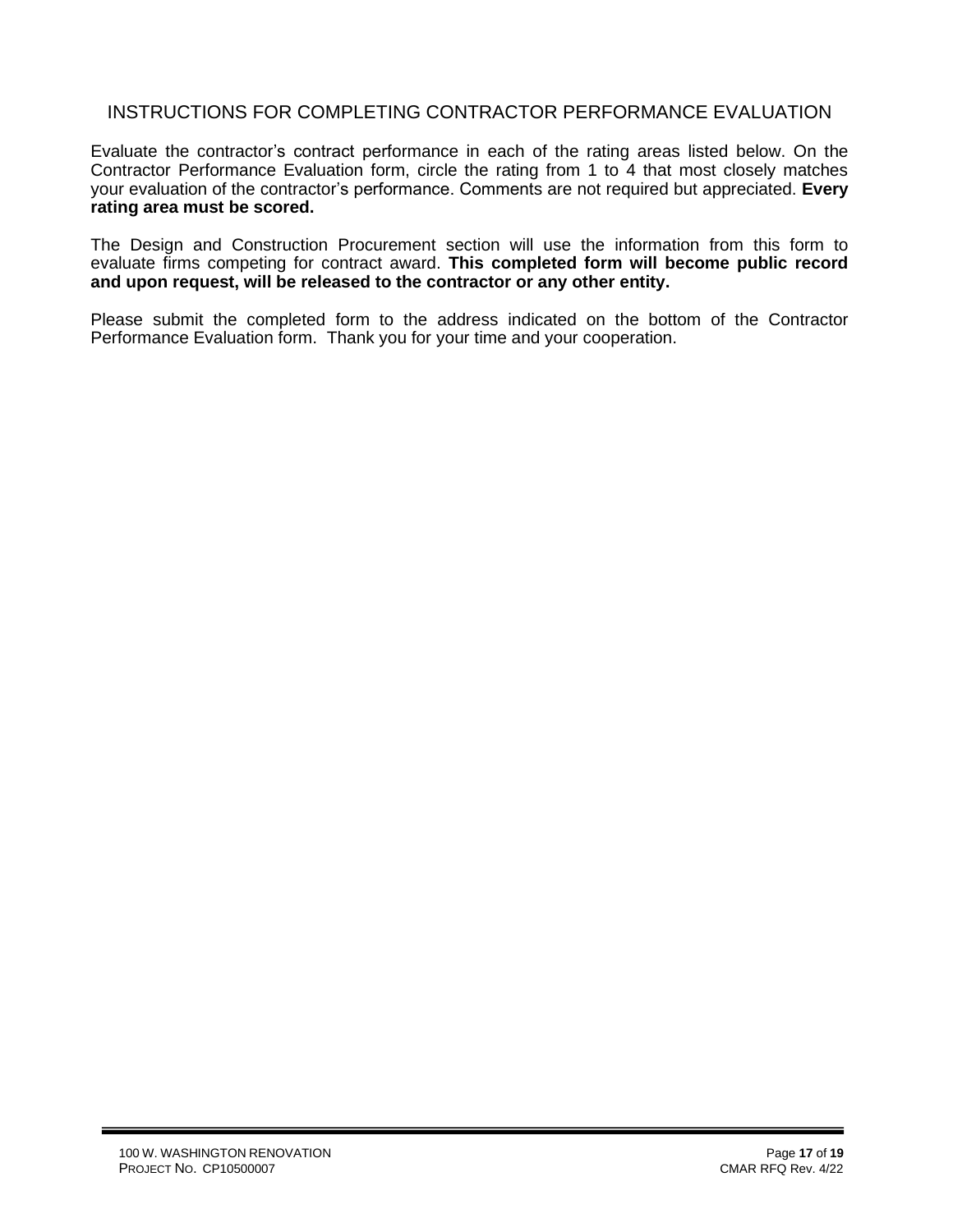#### **100 W. WASHINGTON RENOVATION CONSTRUCTION MANAGER AT RISK SERVICES CP10500007 RFx 6000001275**

## **CONTRACTOR PERFORMANCE EVALUATION FOR \_\_\_\_\_\_\_\_\_\_\_\_\_\_\_\_\_\_\_\_\_\_\_\_\_\_\_\_**

(Firm name)

**In the box below, provide the project title, contracted services provided by the firm, and start and completion dates of services. This form is to be completed by the Owner, or the Owner's representative directly responsible for oversight of the project. The project services evaluated must be relevant to the services of this project. Every rating area must be scored.** 

**RATINGS: Summarize the Contractor's performance and circle the number below that corresponds to the performance rating for each category. Please see the rating scale. Please do not use N/A for scoring.**

1 = Unsatisfactory (.25 pt.); 2 = Poor (.50 pt.); 3 = Good (.75 pt.); 4 = Excellent (1.0 pt.)

| HOW WOULD YOU RANK THE<br><b>BUSINESS RELATIONSHIP</b><br>BETWEEN THE OWNER AND<br>THE FIRM?                   | 4<br>3<br>$\overline{2}$<br>1              | Comments: |
|----------------------------------------------------------------------------------------------------------------|--------------------------------------------|-----------|
| WAS THE TEAM PRESENTED IN<br>THE PROPOSAL THE TEAM<br>THAT WORKED ON THE<br>PROJECT TO COMPLETION?             | $\overline{4}$<br>3<br>2<br>1              | Comments: |
| WAS STAFF PROACTIVE IN<br><b>SOLVING PROBLEMS THAT</b><br>MAY HAVE OCCURRED ON THE<br>PROJECT?                 | $\overline{4}$<br>3<br>$\overline{2}$<br>1 | Comments: |
| <b>WAS THE CONTRACTED</b><br><b>SCOPE OF SERVICES</b><br><b>COMPLETED ON TIME AND</b><br><b>WITHIN BUDGET?</b> | 4<br>3<br>2<br>1                           | Comments: |
| HOW WOULD YOU RATE THE<br><b>QUALITY OF WORK</b><br>PERFORMED BY THIS FIRM ON<br><b>YOUR PROJECT?</b>          | 4<br>3<br>$\overline{2}$<br>1              | Comments: |